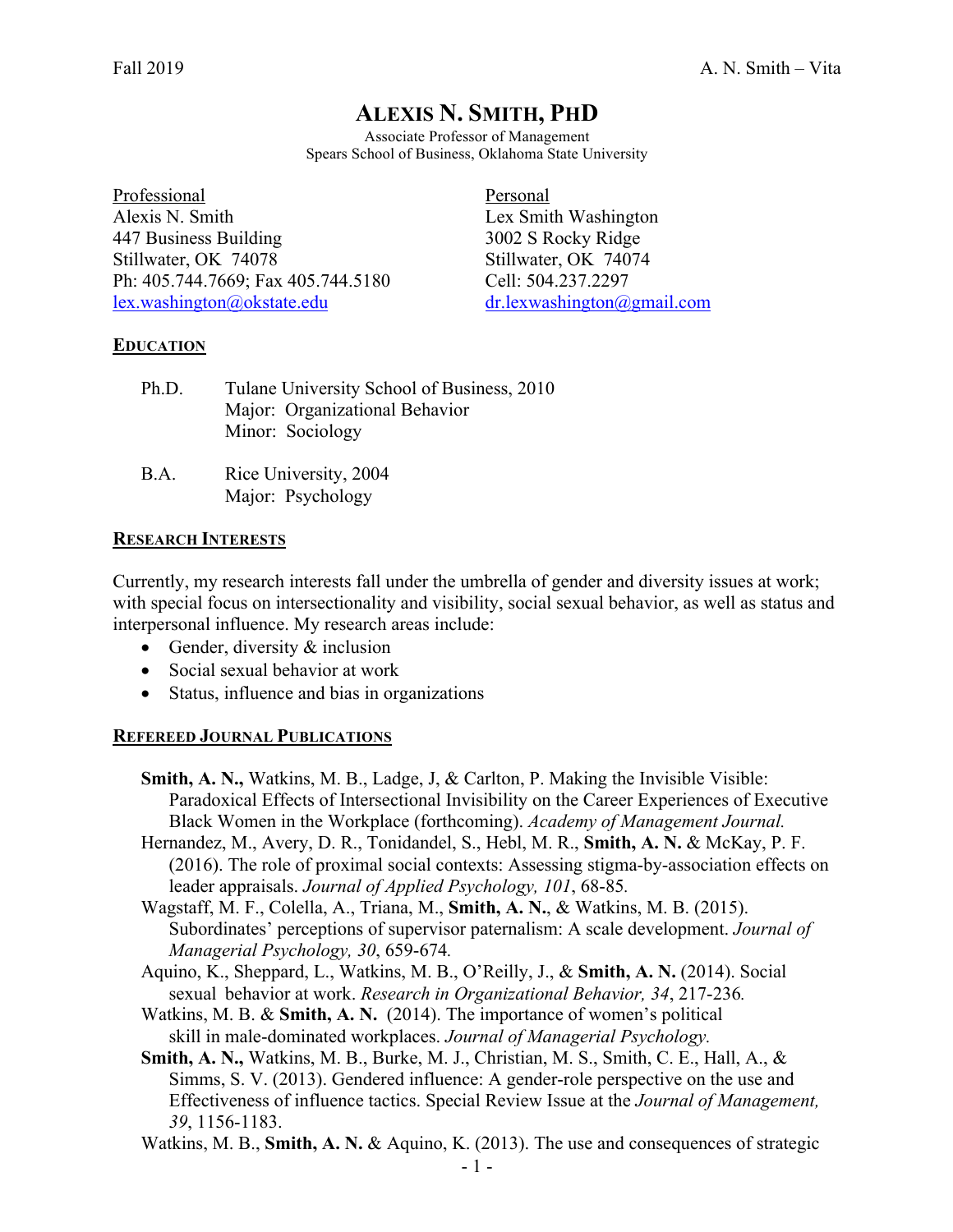sexual performances*. Academy of Management Perspectives*.

- **Smith, A. N.**, Botsford, W. B., King, E. B., Knight, J. L., Hebl, M. R., Peddie, C. I. (2012). The ins and outs of diversity management: The effect of authenticity on outsider perceptions and insider behaviors. *Journal of Applied Social Psychology*.
- Burke, M. J., Salvador, R., Smith-Crowe, K., Chan-Serafin, S., **Smith, A. N.,** & Sonesh, S. (2011). The dread factor: How hazards and safety training influence training outcomes. *Journal of Applied Psychology*, *96*, 46-70.
- Burke, M. J., Chan-Serafin, S., Salvador, R., **Smith, A. N.**, & Sarpy, S. A. (2008). The role of national culture and organizational climate in safety training effectiveness. *European Journal of Work and Organizational Psychology, 17*, 133-152.

### **JOURNAL PUBLICATIONS**

**Smith, A. N.,** Watkins, M. B. & Ladge, J. (2018). Interviews with 59 Black Female Executives Explore Intersectional Invisibility and Strategies to Overcome It. *Harvard Business Review.*

## **EDITED BOOK CHAPTERS**

- **Smith, A. N.** & Simms, S. V. (2015). The impact of discrimination on organizations. In A. J. Colella & E. B. King (Eds.), *Oxford Handbook of Workplace Discrimination*. New York: Oxford University Press.
- **Smith, A. N.**, Brief, A. P., & Colella, A. (2010). Bias and its causes in and around organizations (pp 441-456). In J. Dovidio, V. Esses, P. S. Glick, and M. Hewstone (Eds.), *Handbook of prejudice and discrimination.* Thousand Oaks, CA: Sage.
- **Smith, A. N.**, Brief, A. P., Stevens, F. G. (2009). Attitudes. In S. Clegg and J. R. Bailey (Eds.), *International encyclopedia of organizational Studies*. Thousand Oaks, CA: Sage.
- Stevens, F. G., Brief, A. P., **Smith, A. N.** (2009). Job satisfaction. In S. Clegg and J. R. Bailey (Eds.), *International Encyclopedia of Organizational Studies*. Thousand Oaks, CA: Sage.

### **MANUSCRIPTS UNDER REVIEW**

- Higdon, N., Kuzmeski, M., Arnold, T., & **Smith, A. N.** Codeswitching for Work Life Self-Preservation: A Study of the Role of Sexual Orientation Discrimination on Employee Job Behaviors and Outcomes. Manuscript under review at *Journal of Management.*
- Webster, B.D.**, Smith, A.N.**, Kim, J., Watkins, M.B., & Edwards, B.D. Recruiting (dis)advantage: Male and female evaluations of sex-based targeted recruitment. Manuscript under review at *Sex Roles*.

### **WORK IN PROGRESS**

- **Smith, A. N.,** Webster, B., & Watkins, M. B. The Flirtation Penalty: Reward Recommendations, Competence Perceptions, and the Role of Gender. Manuscript in preparation for review at *Journal of Management.* Target submission date: Summer 2019
- Wang, C., **Smith, A. N.,** Ku, G., Scott, E., Edwards, B. & Galinsky, A. The Minority Perspective-Taking Model of Inclusion: A Mixed-Method Understanding How Minorities Achieve Inclusion in the Workplace. Manuscript in preparation for review at *Organization Science.*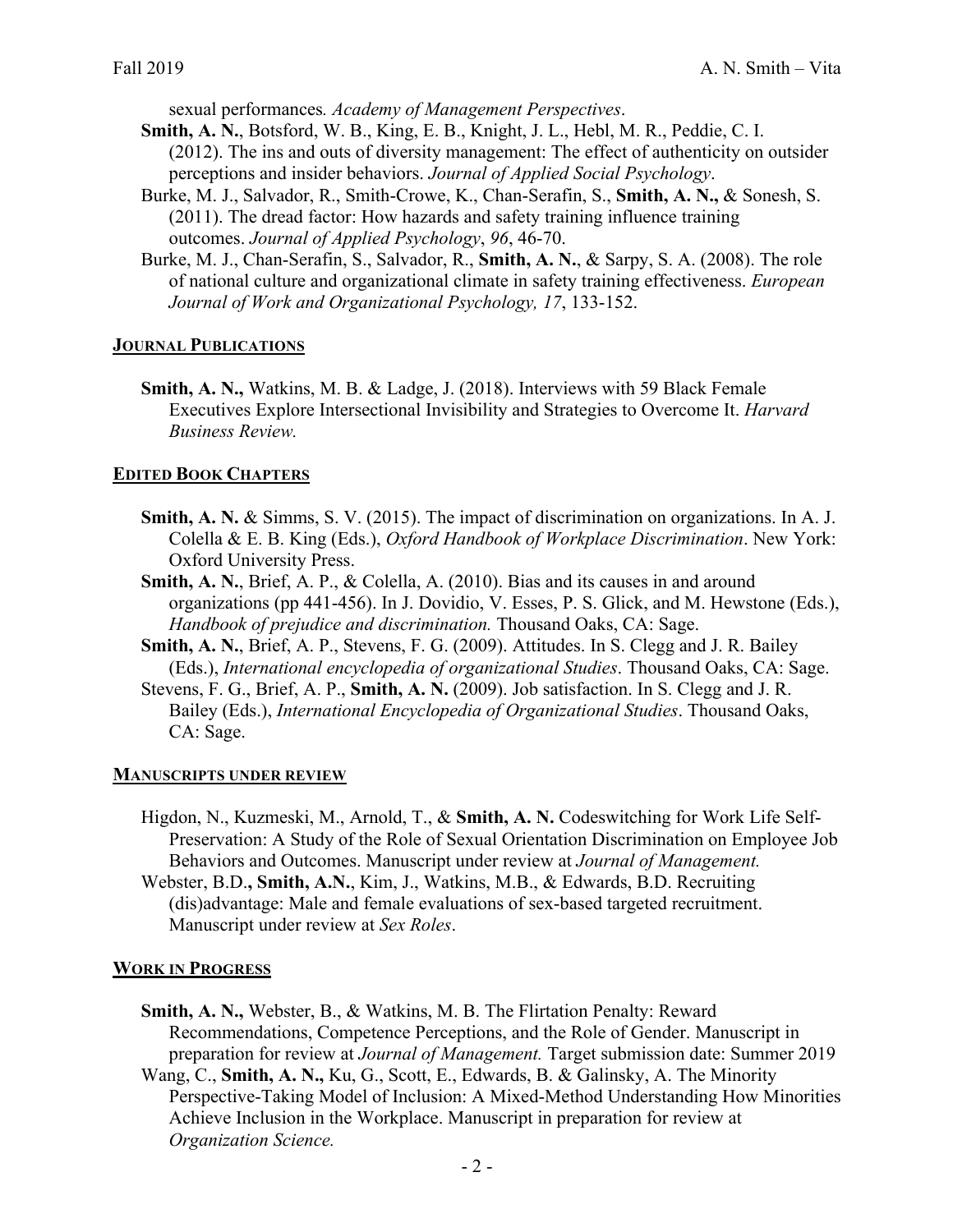- **Smith, A. N.**, Camara, A., Ladge, J. A. & Watkins, M. B. *Godfathers & Fairy Godmothers: Career Sponsorship of Executive Women.* Manuscript in prepareation for the *Academy of Management Journal*. Target submission date: Fall 2019.
- Mui, R., & **Smith, A. N.** *Buying into Women Innovators: The Leak in the Pipeline?* Manuscript in preparation for submission to *Academy of Management Journal*. Target submission date: Fall 2019.
- **Smith, A. N.**, Eisenkraft, N. E., Christian, M. S., Salvador, R., Brief, A. P., & Netchaeva, E. *Strategic Flirtation and Everyday Mistreatment at Work: The Role of Gendered Organizations.* Manuscript in preparation for review at *Journal of Management*. Target submission date: Fall 2019.
- Ladge, J. A., **Smith, A. N.,** & Watkins, M. B. A Status Characteristics Perspective on Cross-Race & Cross-Gender Developmental Relationships. Manuscript in preparation for review at *Administrative Science Quarterly.* Target submission date: Winter 2019.
- Simms, S. V., Watkins, M. B., **Smith, A. N.,** & Ladge, J. A. Being the Change: Executive Women who Challenge D&I Status Quos. Data analysis and writing.
- **Smith, A. N.,** Watkins, M. B., Webster, B., Kim, J., & Aquino, K. *Strategic Flirtation as impression management: Scale construction and validation.* Data analysis & writing.
- Gutierrez, L., Robinson, A., **Smith, A. N.,** & Whitson, J. *Death by a Thousand Cuts? The Role of Microaggressions on Psychological Safety, Employee Engagement and Turnover Intent Inequity reduces innovative climate effectiveness for women.* Data analysis & writing*.*
- Deng, Y., Greenbaum, R., Wang, C., & **Smith, A. N.** *When All You Feel is Guilt: How Working Mothers' Parental Guilt Leads to More Productivity.* Data analysis & writing.
- **Smith, A. N.,** Ehrhardt, K., & Pierce, C. A. *Erotic Capital: A Scale Development.* Data Collection.

### **PAPER PRESENTATIONS AND PROCEEDING PUBLICATIONS**

- Deng, Y., Wang, C. S., & **Smith, A. N.** (2019). When all you feel is guilt: The effects of parental identity threat on workplace productivity. Annual Meeting of the Academy of Management, Boston, MA.
- Robinson, A., Gutierrez, L., Scroggins, L., **Smith, A. N.**, Whitson, J. (2018). *Microaggressions: Negative Impact on Psychological Safety, Engagement and Turnover Intentions.* Manuscript accepted at the Annual Meeting of the Southern Management Association, Lexington, KY.
- Robinson, A., Greco, L., & **Smith, A. N.** (2018). Gender-Based Microaggression and Aggression: Impact on Direct or Displaced Counterproductive Work Behaviors. Manuscript presented at the Annual Meeting of the Southern Management Association, Lexington, KY.
- **Smith, A. N.** (2018). #MeToo@AOM: Improving Employees' Lives through Critical Dialogue on Oppressive Sexuality at Work. Manuscript presented at the Annual Meeting of the Academy of Management, Chicago, IL.
- Scott, E., Wang, C. S., **Smith, A. N.**, Ku, G., and Galinsky, A. D. (2018). When do I want to stay? The roles of minority perspective-taking, social identity-based impression management strategies and authenticity climate. International Association for Conflict Management Conference, Philadelphia, PA.
- Wang, C. S., Scott, E., **Smith, A. N.**, Ku, G., and Galinsky, A. D. (2018). *When do I want to stay? The roles of minority perspective-taking, social identity-based impression management strategies and authenticity climate*. Manuscript presented at the Society of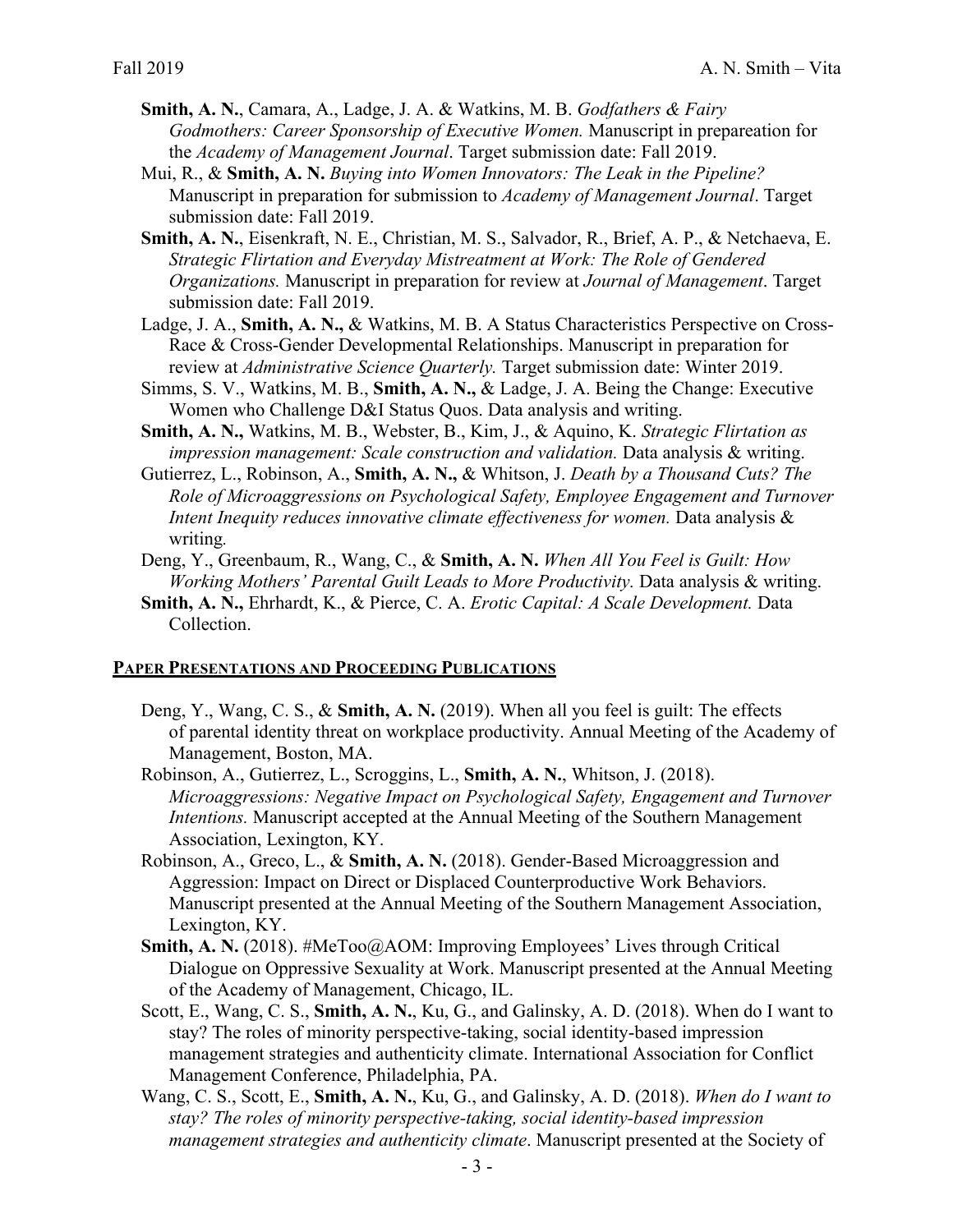Experimental Social Psychology Conference, Seattle, WA.

- **Smith, A. N.,** Watkins, M. B. & Ladge, J. *The Glass Cliff or Invisible Bridges: How Black Women Executives Use Intersectional Invisibility to Turn Risk into Opportunity*. (2018). Manuscript presented at the annual meeting of the Harvard Business School's Gender & Work Symposium, Cambridge, MA*.*
- **Smith, A. N.** & Johnson, S. K. (2017). Old Meets New: A Conversation Between Traditional & Modern Perspectives on Social Sexual Behavior. GDO Symposium (& nominated for All-Academy Theme Highlighted Program) to be presented at the annual meeting of the *Academy of Management,* Atlanta, GA.
- Scott, E., **Smith, A. N.**, & Wang, C. S. (2017). Inclusion Strategies: The Effect of Blacks' Perspective-Taking in White-Dominated Spaces. GDO Best Paper presented at the annual meeting of the *Academy of Management,* Atlanta, GA.
- **Smith, A. N.**, Scott, E. & Wang, C. S. (2017). Perspective Giving: Blacks Perspective- $Taking + Social Identity Management = Genuine Inclusion. Paper presented at the$ *Harvard Business School Gender & Work Symposium*, Cambridge, MA.
- **Smith, A. N.** & Watkins, M. B. (2016). The Everest Project: Executive Women at the Intersections of Race, Gender & Power. All-Academy Theme Symposium & GDO Division Highlight Symposium presented at the annual meeting of the *Academy of Management,* Anaheim, CA.
- **Smith, A. N.**, & Webster, B. D. (2016). Continuing the Conversation on Social Sexual Behavior in the Workplace: Building Research Agendas. Caucus at the annual meeting of the *Academy of Management*, Anaheim, CA.
- **Smith, A. N.**, Ehrhardt, K. P., & Pierce, C. A. (2016). Erotic Capital in the Workplace Scale Development and Validation: Mitigating the Perils of Pretty. Presented at the annual meeting of the *Academy of Management*, Anaheim, CA.
- **Smith, A. N.** (2016). Strategic Flirtation: The Moral Implications of a Scandalized Tactic. Presented at the Morality/Immorality Conference, Whistler, BC.
- **Smith, A. N.**, & Webster, B. D. (2015). Flirting with Danger: Social Sexual Behavior in the Workplace. Caucus at the annual meeting of the *Academy of Management*, Vancouver, BC.
- Webster, B. D., **Smith, A. N.**, Kim, J., Watkins, M. B., & Edwards, B. D. (2015). Targeted recruitment: When the majority is the minority. Presentation at the annual meeting of the *Society for Industrial & Organizational Psychology*, Philadelphia, PA.
- Watkins, M. B., **Smith, A. N.,** Cooke, E., & Christian, M. S. (2014). The role of culture on perceptions of organizational politics and work outcomes: A meta-analysis. Manuscript to be presented at the annual meeting of the *Academy of Management,* Philadelphia, PA.
- Shyamsunder, A., Lemelle, C. J., Fullick, J., Bourke, J., Harrison, C., & **Smith, A. N.** (2014). Workplaces leaning in – The organization's role in women's advancement. Panel discussion to be presented at the annual meeting of the *Society for Industrial & Organizational Psychologists,* Honolulu, HI.
- **Smith, A. N.,** Watkins, M. B., Webster, B., Kim, J., Watkins, M. B., & Edwards, B. D. (2014). Value effects on applicant reactions to targeted recruitment. Manuscript to be presented at the annual meeting of the *Society for Industrial & Organizational Psychologists,* Honolulu, HI.
- **Smith, A. N.**, Brief, A. P., Christian, M. S., & Salvador, R. (2013). *Project on women: Organizational contexts as antecedents to women's use of sexuality as a tool to advance in the workplace.* Manuscript presented at the annual meeting of the *Academy of Management,* Orlando, FL.
- **Smith, A. N.,** Watkins, M. B., Burke, M. J., Smith, C. E., Christian, M. S., Hall, A., &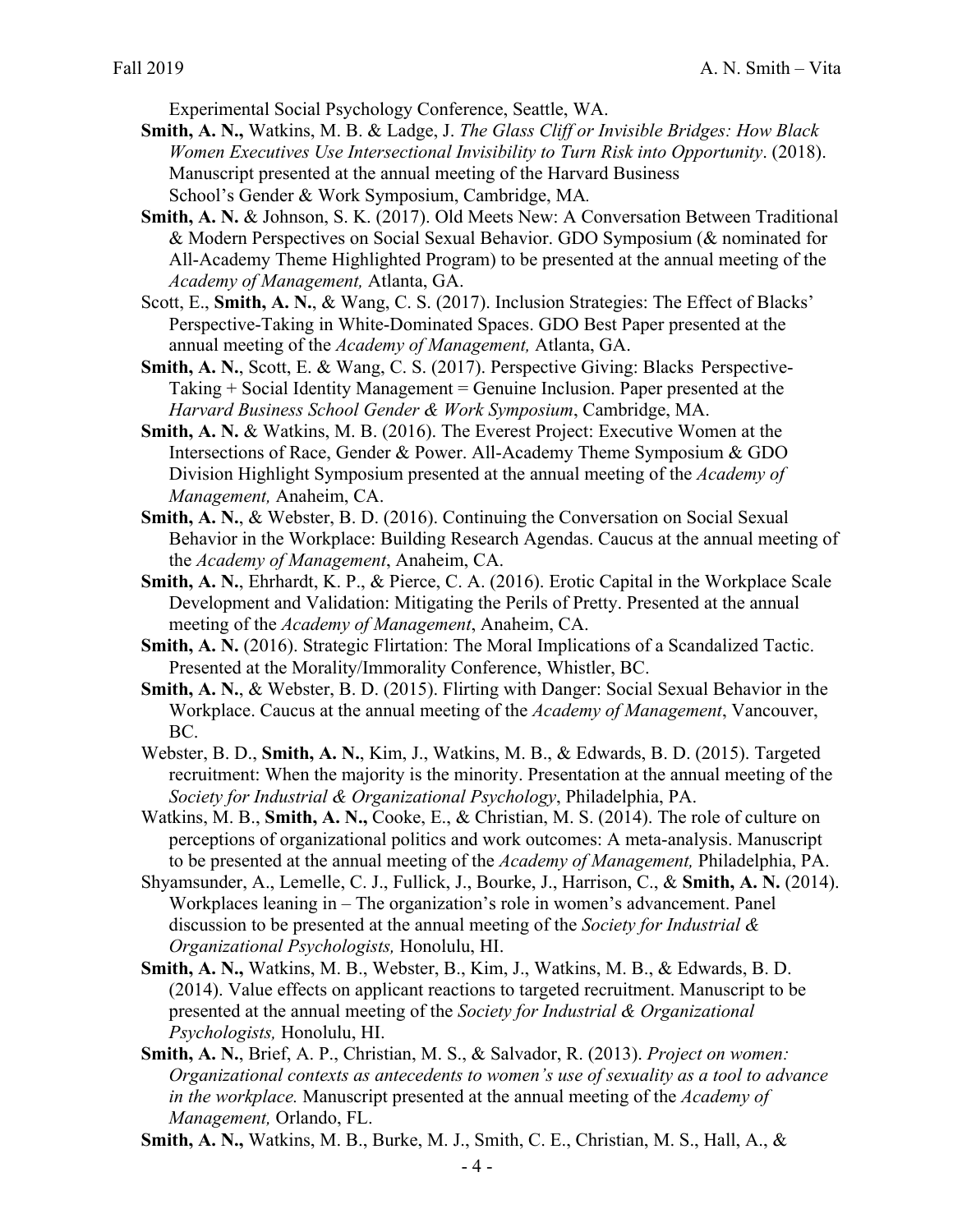Simms, S. V. (2013) *Influence as gendered strategy: A meta-analytic review on the impact of gender status on influence effectiveness.* Manuscript presented at the annual meeting of the *Society for Industrial/Organizational Psychologists*, Houston, TX

- **Smith, A. N.,** Watkins, M. B., Burke, M. J., Smith, C. E., Christian, M. S., Hall, A., & Simms, S. V. (2012). *Gendered influence: Examining the impact of gender status on influence effectiveness.* Manuscript presented at the annual meeting of the *Academy of Management,* Boston, MA.
- Watkins, M. B. & **Smith, A. N.** (2012) *Workplace flirtation: Another form of interpersonal influence or a dangerous game?* Manuscript presented at the *Gender, Work, and Organization Conference*, Staffordshire, England.
- Watkins, M. B., & **Smith, A. N.**, (2011) *When in Rome? Understanding the Roles of Sexuality and Stereotype Threat on Women's Expression of Sexuality and Income*. Manuscript presented at the annual meeting of the *Southwest Academy of Management,*  Houston, TX.
- **Smith, A. N.**, & Watkins, M. B. (2011). *Status Alignment in Mentoring: The Effects of Ascribed and Position Status in Diversified Mentoring*. Manuscript presented at the annual meeting of the *Southwest Academy of Management*, Houston, TX.
- Burke, M. J., Salvador, R., **Smith, A. N.**, Chan-Serafin, S., Smith-Crowe, K., & Sonesh, S. (2010). *How workplace hazards and training influence learning and performance*. Manuscript presented at the 2010 annual meeting of the *International Congress of Applied Psychology*, Melbourne, Australia*.*
- Watkins, M. B. & **Smith. A. N.** (2010). *Sexual Politics: Toward an Understanding of the Sexual Aspect of Organizational Politics.* Manuscript presented at the *Gender, Work, and Organization Conference*, Staffordshire, England.
- Watkins, M. B. & **Smith, A. N.** (2009). *Off the Beaten Path: Finding your own Road to Success.* Paper presented at the annual meeting of the *National Association of Black Accountants,* Houston, TX.
- **Smith, A. N.**, Watkins, M. B., Garcia, F., Colella, A., & Triana, M. (2010). Paternalism as a form of discrimination in the workplace. Manuscript presented at the *Annual Meeting of the Society for Industrial and Organizational Psychology*, Atlanta, GA.
- Burke, M. J., Salvador, R., **Smith, A. N.**, Chan-Serafin, S., Smith-Crowe, K., & Sonesh, S. (2009). *The dread factor: Update on how hazards and safety training influence training outcomes*. Manuscript presented at the annual meeting of the *American Psychological Association/National Institute of Occupational Safety & Hazards, Puerto Rico*.
- Burke, M. J., Salvador, R., **Smith, A. N.**, Chan-Serafin, S., Smith-Crowe, K., & Sonesh, S. (2009). *The dread factor: how hazards and safety training influence training outcomes*. Manuscript presented at the annual meeting of the *Academy of Management*, Chicago, IL.
- **Smith, A. N.** (2009). *Empowering the powerless: Status effects in mentoring and how organizational can insulate diversified dyads.* Manuscript presented at the annual meeting of the *International Center for the Advancement of Management Studies,*  Colorado Springs, CO.
- **Smith, A. N.** & Watkins, M. B. (2009). *Paternalistic Mentoring: Blessing and Burden*, Manuscript presented at the annual meeting of the *International Center for the Advancement of Management Studies,* Colorado Springs, CO.
- Watkins, M. B. & **Smith, A. N.** (2009). *The role of Political Capital on Influence Strategy Choice and Effectiveness*. Paper presented at the annual meeting of the *International Center for the Advancement of Management Studies*, Colorado Springs, CO.
- Watkins, M. B., & **Smith, A. N.** (2009). *Paternalism and the Glass Border: Toward an*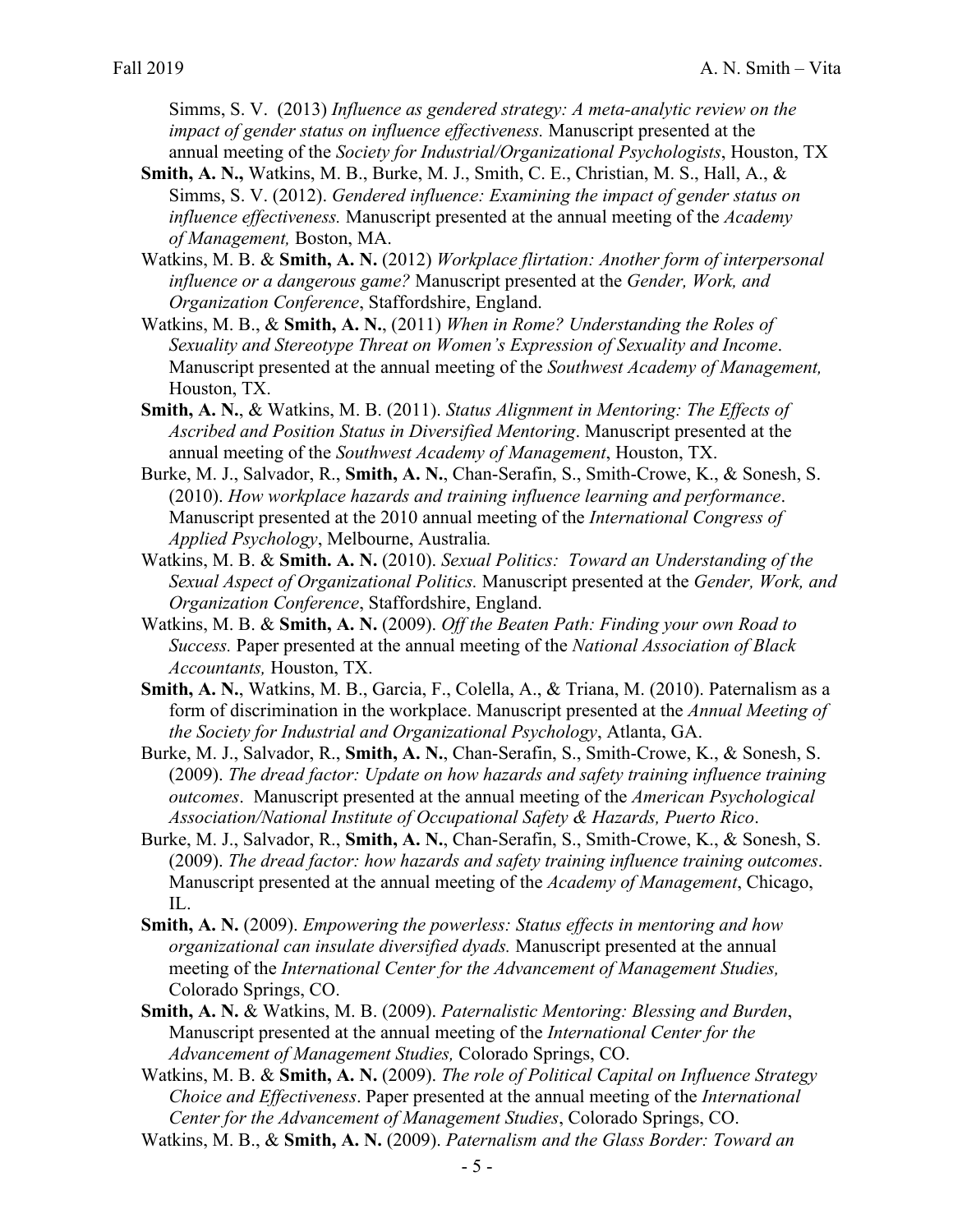*Understanding of Women's Difficulty Obtaining International Assignments.* Paper presented at the annual meeting of the *International Center for the Advancement of Managerial Studies,* Colorado Springs, CO.

- **Smith, A. N.**, & Watkins, M. B. (2009). Rainmaking among female attorneys: Updates on research and how to advance through business development. Paper presented at the annual meeting of *Legal Sales and Service Organization*, Chicago, IL.
- Watkins, M. B. & **Smith, A. N.** (2008). *Banking on political capital to get what you need.*  Paper presented at the annual meeting of the *National Association of Black Accountants,*  New Orleans, LA.
- MacDonagh, C. A., Watkins, M. B., & **Smith, A. N.** (2008). Rainmaking among female attorneys: Choosing the hammer from your toolbox. Paper presented at the annual meeting of *American Bar Association – Women Rainmakers Division*, Tucson, AZ.
- **Smith, A. N.** & Watkins, M. B. (2007).Who's influential? It depends. An integrated model of the impact of individual and contextual factors on the effectiveness of influence tactics. Paper presented at the *Southern Management Association Meeting*, Nashville, TN.
- **Smith, A. N.** & Watkins, M. B. (2007). Kick'em while they're down: The effects of pervasive workplace discrimination. Paper presented at the *Southern Management Association Meeting*, Nashville, TN.
- Watkins, M. B., **Smith, A. N.**, & Bryant, D. (2007). The role of self-monitoring on transformational-transactional leader behaviors and perceptions of effectiveness. Paper presented at the *Southern Management Association Meeting*, Nashville, TN.
- **Smith, A. N.** (2007). Apples and oranges? A meta-analytic comparison of the impacts of job-related and job-unrelated diversity on work group process and performance. Paper presented at the annual meeting of the *Academy of Management*, Philadelphia, PA.
- Watkins, M. B. & **Smith. A. N.** (2007). The relationship between black population share and black managerial advancement.Paper presented at the *Annual Meeting of the Academy of Management*, Philadelphia, PA.
- Burke, M. J., Chan-Serafin, S., Salvador, R., **Smith, A. N.**, & Sarpy, S. (2006). A note on the role of national culture and organizational climate in safety training effectiveness. Poster presented at the annual meeting of the *American Public Health Association*, Boston, MA.
- Avery, D., Hernandez, M., **Smith, A. N.**, & Hebl, M. (2005). How racial and positional cues affect initial perceptions of leadership. Poster presented at the annual meeting of the *Society for Industrial and Organizational Behavior*, Los Angeles, CA.
- **Smith, A. N.**, Botsford, W. E., Knight, J. L., King, E. B., & Hebl, M. R. (2004). Organizational credentialing: Does diversity give companies the right to discriminate? Paper presented at *Southwestern Psychological Association Conference*, San Antonio, TX.

### **INVITED RESEARCH PRESENTATIONS**

- Smith, A. N. (November 2018). Crafting Authentic Professional Images at Work. Keynote Address delivered at the Conference for Management and Executive Development.
- Smith, A. N. (November 2018). Unconscious Bias, Diversity & Inclusion. Breakout session delivered at the Conference for Management and Executive Development.
- Smith, A. N. (March 2017). Social Sexual Behavior at Work: Taboo or Tactic? Talk delivered at University of Memphis.
- Smith, A. N. (April 2016). Recruiting (dis)advantage: Male and female evaluations of sexbased targeted recruitment. Talk delivered at Cornell University's ILR School.
- Smith, A. N. (March 2016). Phenomenal Woman: Gender Diversity in Organizations. Talk delivered at the IWF/OSU Women's Conference.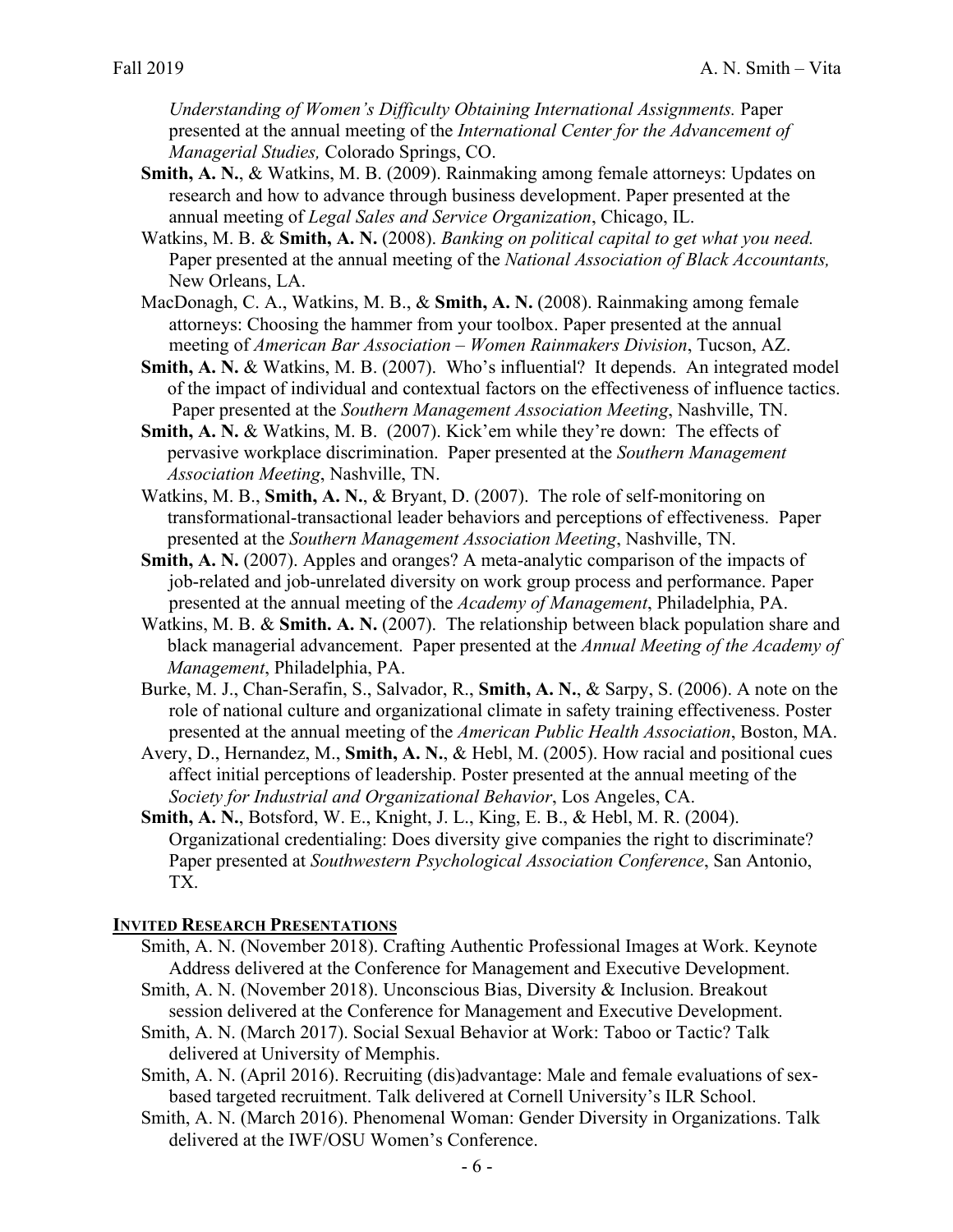Smith, A. N. (June 2015). Social Sexual Behavior at Work. Keynote Address at the *12th Annual Women's Conference: Women, Female Leadership & Sensuality*, Curacao.

### **TEACHING EXPERIENCE**

Courses Taught at Oklahoma State University Managing Diversity & Inclusion in the Workplace, MGMT 4213, elective management course, Fall 2012-present Overall instructor evaluation: 4.4/5; course evaluation 3.4/4 Human Resource Management, MGMT 3313, required management course, Fall 2015- Present Overall instructor evaluation: 4.8/5; course evaluation 3.7/4 Diversity Management in the Workplace, MGMT 4850.503, elective management online course, Spring 2016-present. Overall instructor evaluation: 4.4/5; course evaluation 3.4/4 Topics in Diversity Management, MGMT 4850.513, elective management online course, Fall 2015-Spring 2016. Overall instructor evaluations: 4.5/5; course evaluation 3.4/4 Organizational Behavior (Meso focus), MGMT 6316, core doctoral course, Spring 2015 Overall satisfaction evaluations: n/a Courses Taught at Ramapo College of New Jersey Business Communication, MGMT 301, core management major undergraduate course, Fall 2010 – Fall 2011 Overall satisfaction evaluations: 9.2/10 Organizational Behavior, MGMT 302, core undergraduate course, Spring – Fall 2011 Overall satisfaction evaluations: 8/10 Human Resource Management, MGMT 340, core management major undergraduate course, Fall 2010 – Summer 2012 Overall satisfaction evaluations: 8.7/10 Managing Nonprofits, MGMT 430, management major elective course, Summer 2011, 2012 Overall satisfaction evaluations: n/a Courses Taught at Tulane University Organizational Behavior, MHSC-301, core undergraduate course, Spring 2008 Overall satisfaction evaluations: 6.2/7 Organizational Behavior, MHSC-331, core undergraduate course, Spring 2007 Overall satisfaction evaluations 2.4/5 Courses Prepared for Monterrey Tech Developed 20 online Organizational Behavior graduate-level courses for banking professionals, Fall 2007-2008

# **DISSERTATION COMMITTEES**

Webster, B. D. (2014). Dual Jobholders: Does One Job have an Effect on the Other Job? Chair: Bryan Edwards; Committee Members: **Alexis Smith**, Thomas Stone, Tracy Suter. Anderson, S. J. (2015). The Moderating Effect of Within-Team Trust on Employee

Engagement and Workgroup Outcomes. Chair: Bryan Edwards; Committee Members: Marcus Butts, **Alexis Smith**, Craig Wallace.

Scott, E. (2017). Reducing Blacks' Turnover Intent: The Effect of Blacks' Perspective-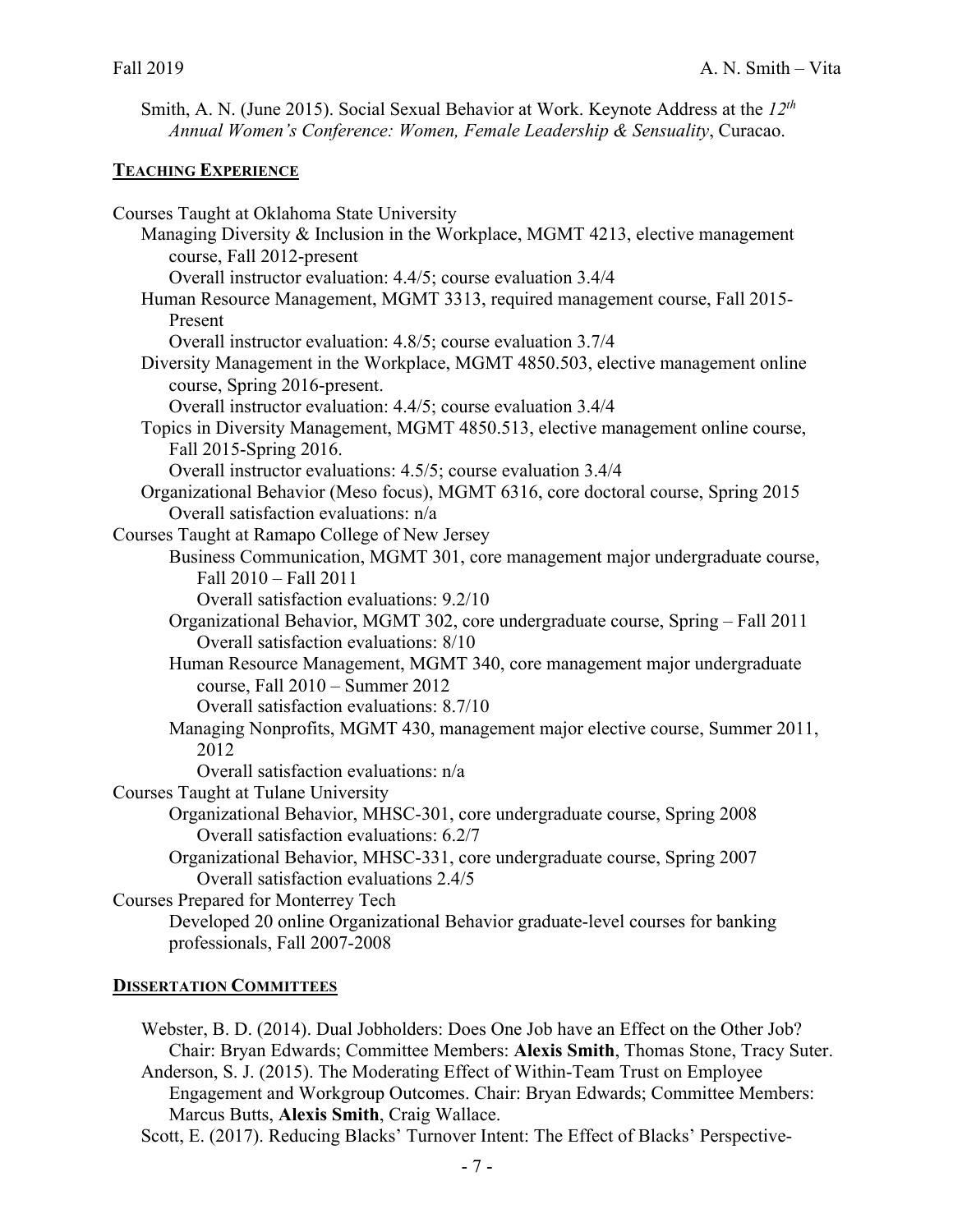Taking in White-Dominated Workspaces. Chair: Cynthia Wang; Committee Members: Sharon Byrd, Bryan Edwards, **Alexis Smith**.

- Mui, R. (Projected 2019). Time to (Wo)Man Up: Gender0typed Non-Market Actions and the Performance Consequences. Chair: Aaron Hill; Committee Members: Jim Pappas, Owen Parker, **Alexis Smith**, Craig Watters.
- Scroggins, L. (Projected 2019). Can I Walk in your Shoes? The Impact of Perspective-Taking on Diversity-Valuing Beliefs and Inclusion-Enhancing Prosocial Behaviors of Corporate Leaders**. Chair: Alexis Smith**; Committee Members: David Hekman, Marlys Mason, Marla Watkins.
- Lewis, A. K. (Projected 2019). A Leaky Pipeline: Gender Diversity in Upper Echelons of Construction Industry. Chair: Julie Ann Hartell; Committee Members: Gouranga Bank, Yongwei Shan, **Alexis Smith**.
- Schley, K. (Projected 2020). Forthcoming. **Chair: Alexis Smith**; Committee Members: Bryan Edwards, Toby Joplin, Marlys Mason.

#### **CONSULTING EXPERIENCE**

The Everest Project, Senior Academic Researcher, 2012-2016

Designed research protocols, organized data collection and analysis for research pertaining to executive women's career development, innovation leadership and change agency. Summary findings presented at the TimeWarner/Everest Project Summit: Eve of Change (NYC February, 2016) and the Academy of Management meetings (2015, 2016).

AOE Group, Management consulting, 2013 Designed and administered surveys on talent development to design solutions for succession planning. Data to be used to develop mentoring, training and other talent management pipeline programs.

LSSO, Non-profit legal services organization, 2009-2011

Designed and administered surveys on female legal professionals' engagement, satisfaction and productivity. Responsible for design, implementation and analysis of this survey  $(N > 400)$ . Identified avenues for improving individual productivity and organizational methods for increasing worker empowerment.

#### **HONORS, SCHOLARSHIPS, ETC**.

Oklahoma Magazine's 40 Under 40 - 2019

Richard W. Poole Research Excellence Award – Oklahoma State University, 2013, 2015 Omicron Delta Kappa Honor Society – Tulane University, inducted 2009 Organizational Behavior Teaching Society, Doctoral Institute Scholarship, 2009 Graduate School Student's Association Travel Award – Tulane University, 2005, 2006 Graduate Fellowship – Tulane University, 2004-2008 Psi Chi Psychology Honors Club – Rice University, inducted 2004 President's Honor Roll – Rice University, 2002-2004 Golden Class Scholarships – Rice University, 2001-2003 Herbert and Helen Allen Scholarship – Rice University, 2000-2004

### **PROFESSIONAL & UNIVERSITY SERVICE**

Treasurer, Gender & Diversity in Organizations Division of the Academy of Management, 2018-present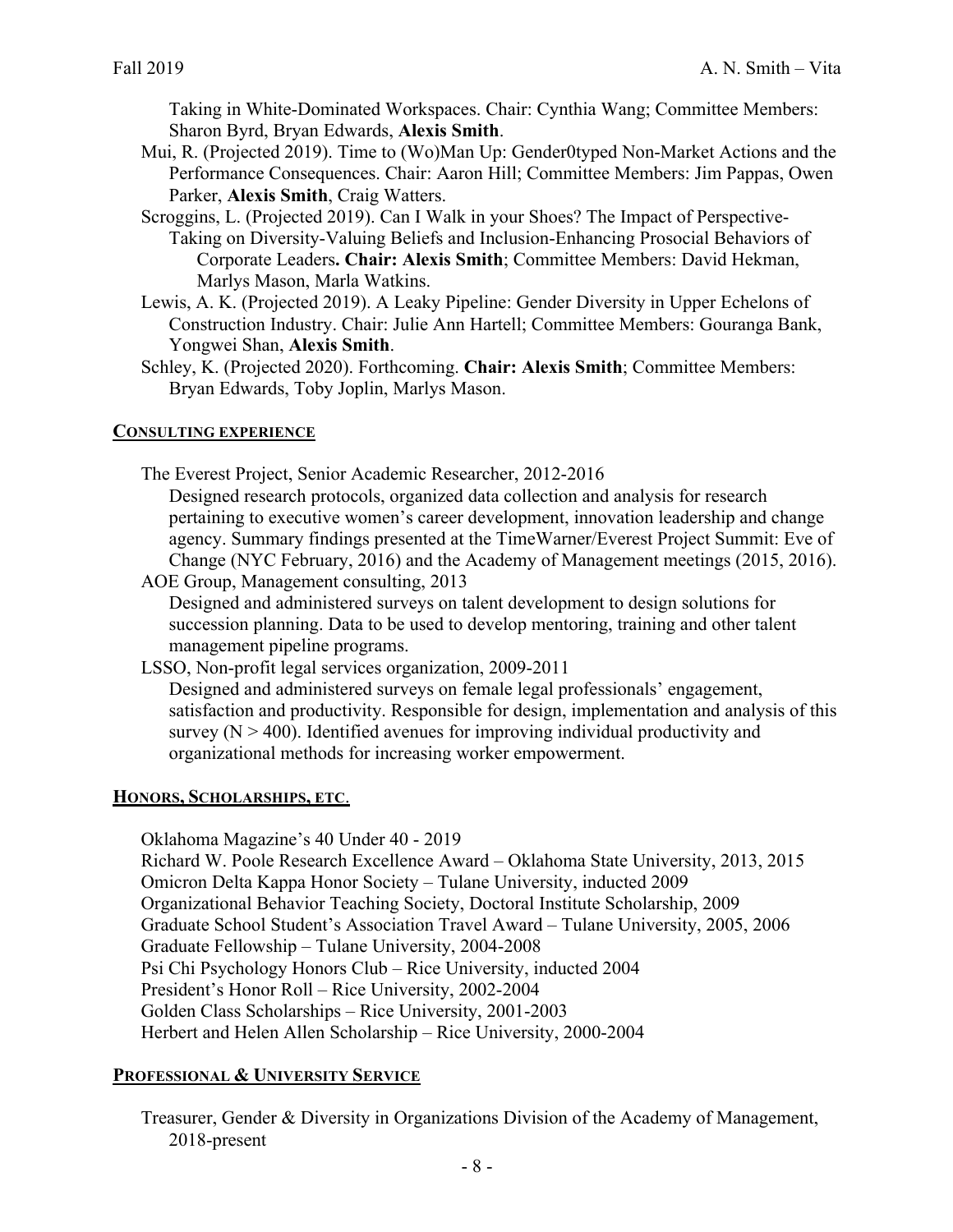Faculty Affiliate, Center for Workplace Diversity & Inclusion, University of Memphis, 2018 present Faculty Affiliate, Center for Legal Studies & Business Ethics, Oklahoma State University, 2019-present Editorial Board, Journal of Business & Psychology 2019-present Ad-hoc Reviewer, Journal of Management 2012-present Ad-hoc Reviewer, Journal of Managerial Psychology 2011-present Ad-hoc Reviewer, Sex Roles 2013-present Oklahoma State University Renaming Committee, Member, Spring 2018 Management PhD Committee, Member, 2013-present Management Behavioral Research Lab Committee, Chair, 2013-present Student Club Advisor, African-American Business Student Association 2013-2015 Faculty Resource Center – Business School Liaison, Ramapo College 2011-2012 Research Planning and Research Committee, Member, Ramapo College 2011-2012 Program Committee, First-year Doctoral Student's Consortium, Annual Meeting of the *Academy of Management*, Oahu, HI, 2005 Business Doctoral Student Representative, *Graduate School Student Association*, Tulane University 2004-2006

# **PROFESSIONAL AFFILIATIONS AND ACTIVITIES**

Academy of Management Management Faculty of Color Society for Industrial and Organizational Psychology Society for Human Resource Management Southern Management Association Southwestern Academy of Management PhD Project – Management Doctoral Student Association Alum Center for Legal Studies & Business Ethics Center for Workplace Diversity & Inclusion, University of Memphis Certified Emotional Intelligence Trainer & Coach

### **MEDIA**

Synopsis of Smith A. N., Eisenkraft, N., Christian, M. S., Brief, A. P., Salvador, R., & Netchaeva, E. (2013).

- Washington Post, http://www.washingtonpost.com/blogs/onleadership/wp/2013/08/07/new-research-looks-into-strategic-flirtation-in-the-workplace/
- Quartz, http://qz.com/113044/strategic-flirting-in-the-workplace-backfires-on-women/
- CityTownInfo, http://www.citytowninfo.com/career-and-education-news/articles/studyreveals-impact-of-strategic-flirting-in-the-workplace-13081302
- MadameNoire, http://madamenoire.com/290450/strategic-flirting-at-work-does-it-reallyhelp-advance-your-career/
- Yahoo News, http://news.yahoo.com/flirting-catch-22-women-123703558.html
- Business News Daily, http://www.businessnewsdaily.com/4886-consequences-ofworkplace-flirting.html

### **REFERENCE CONTACTS**